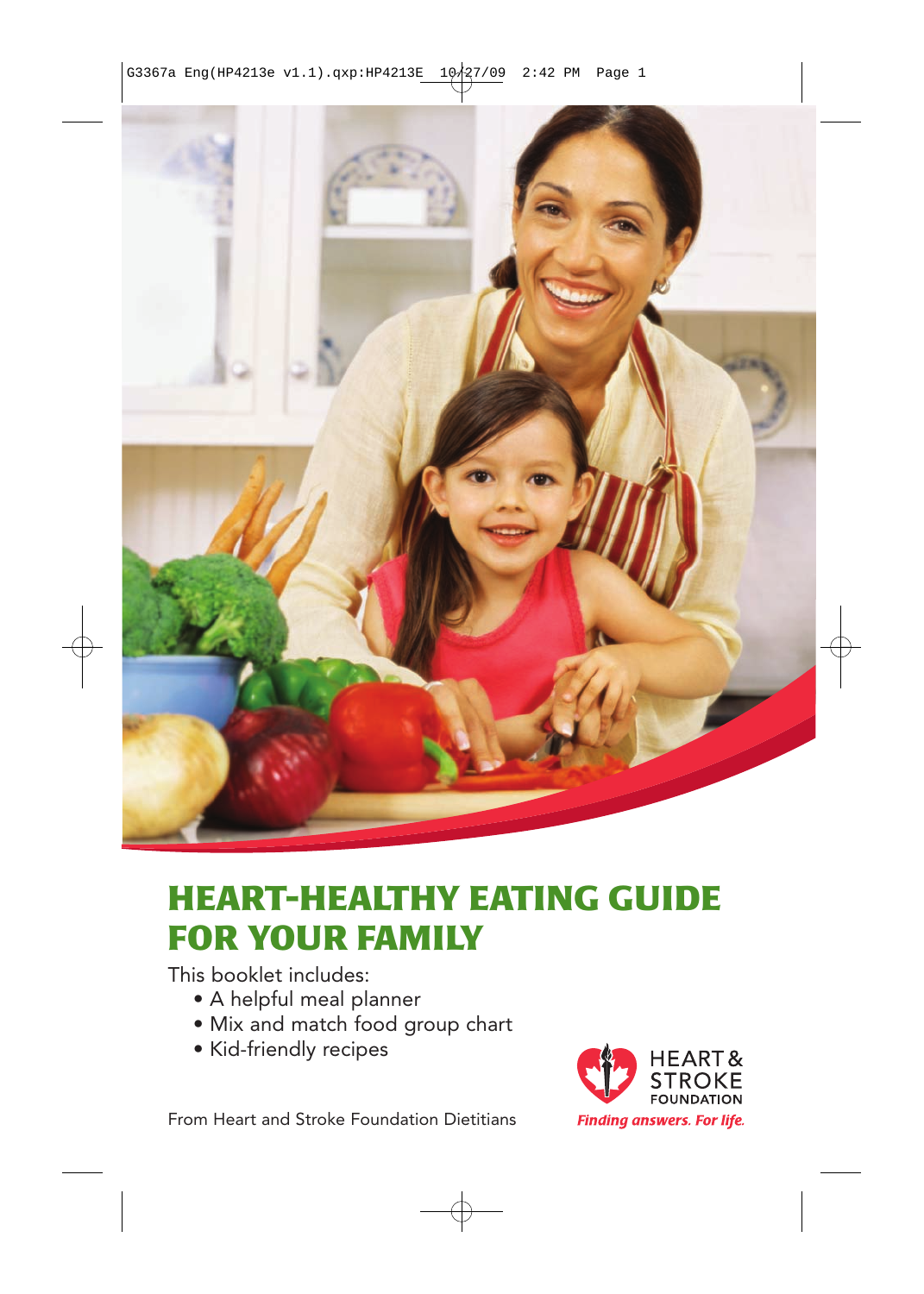## **Healthy eating habits for you and your children – it's all about balance**

Healthy food choices are important for you and your children's overall health. Like most parents, you are trying to juggle many things at once. Convincing your children to eat healthy foods every day is only one of them. Healthy eating is about balance. It's making smart decisions to help your family eat healthy most of the time. The Heart and Stroke Foundation has created this booklet of simple tips and tools for busy parents. Use it to plan your meals and make healthy choices with your children.

### A healthy and balanced diet will give your children the energy to be active all day, every day.

Children form habits at an early age. If your children see that healthy eating and physical activity are priorities in your life, they are also likely to live a lifetime of good health. We hope you enjoy this booklet and encourage you to keep it handy for everyone to use.

## **Mealtime tips**

- Plan meals around the Four Food Groups (vegetables and fruit; grains; milk and alternatives; and meat and alternatives).
- Involve your children in meal preparation so they feel included and learn about healthy food.
- Teach your children how to read food labels. Soon they'll be choosing healthier options.
- Prepare simple meals; children like them best. A chicken sandwich with sliced vegetables and dip and fresh fruit can be a healthy meal.
- Offer a variety of foods. Over time your children will be willing to try new foods.
- Be a good role model by practising healthy eating habits at home and at restaurants.
- Enjoy eating meals together as a family. Turn the TV off, close down computers and remove newspapers and magazines from the table.
- Visit heartandstroke.ca for healthy eating tips and heart-healthy recipes including kid-friendly meals. To help you shop for healthy foods, look for the Heart and Stroke Foundation's Health Check™ symbol on packages in grocery stores or on menus in participating restaurants.



Check for Health Check<sup>™</sup>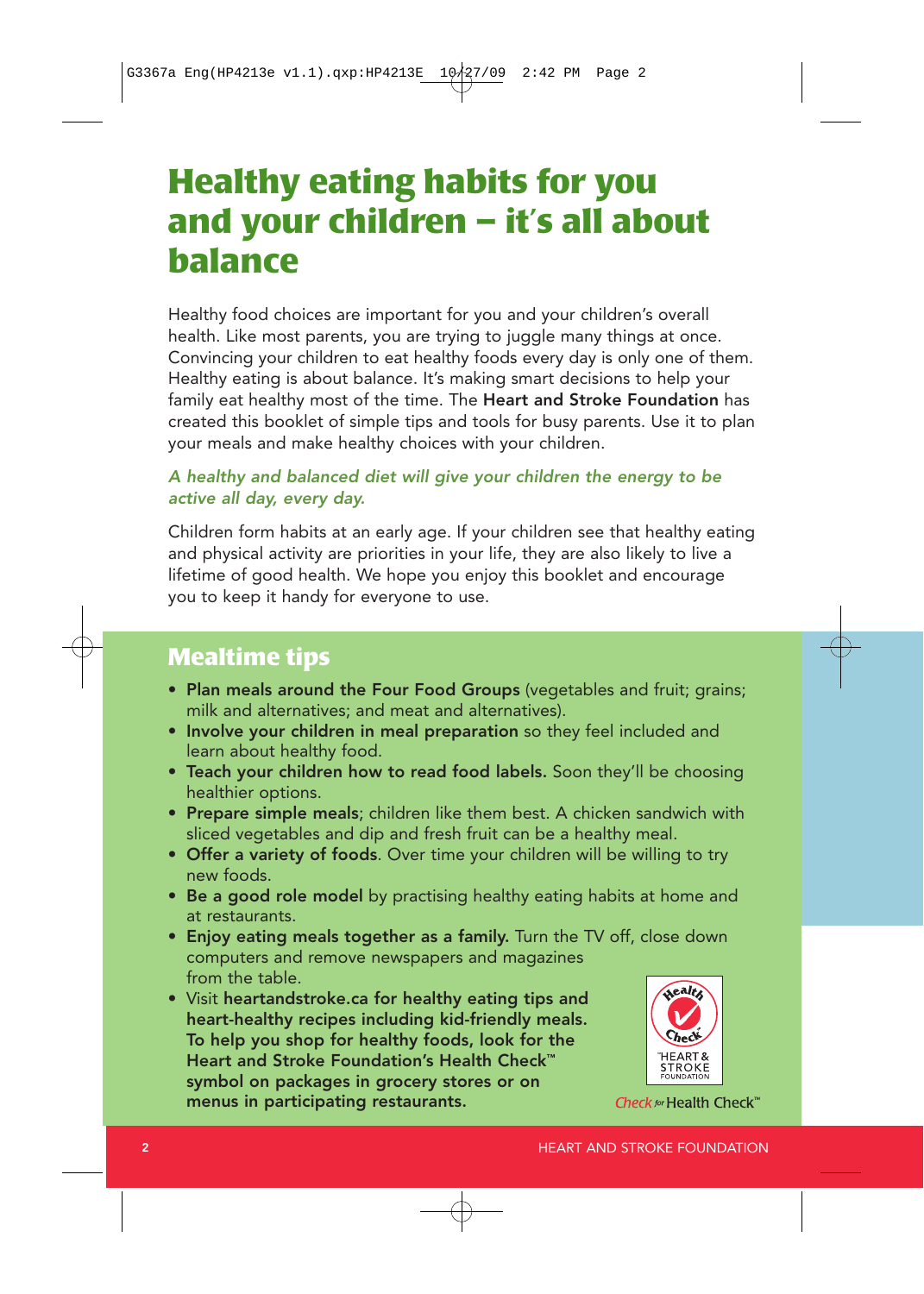# **Energy in, energy out**

As children move through various stages of physical growth, regular activity and healthy eating habits are critical. Help your children find the right balance between the energy they take in from food and drink, and the energy they use to grow and be active. If you and your children eat a balanced diet (energy in) and are physically active on a regular basis (energy out), you will feel healthier.



### Daily physical activity helps children maintain a healthy weight, build endurance and strength, and improve their performance at school.

School-age children should build up to at least 90 minutes of physical activity a day. While an organized sport is one way for your children to meet their requirements, it's not the only option. Running, walking the dog, skating, biking, swimming, playing outdoors and dancing all count. The Heart and Stroke Foundation encourages families to follow a lower-fat diet with a variety of foods from the Four Food Groups and to include vegetables, fruit and whole grains at each meal.

## **Activity tips**

- Create an activity chart. Have family members list activities and check off those completed at the end of the day. Reward your children with a family outing on the weekend.
- Balance organized sports with free play such as riding a bike, throwing a ball or skating.
- Plan regular outings such as hiking or sledding.
- Organize a "walking school bus" with neighbours to walk children to and from school.
- Keep snacks handy, such as chocolate milk, homemade muffins and trail mix.
- Visit our website at heartandstroke.ca/healthyliving for more ideas on physical activity for you and your family.

## **Get your kids involved**

The Heart and Stroke Foundation offers two school-based programs – Jump Rope for Heart and Hoops for Heart. These activities are designed to challenge and motivate your children and are offered in about 4,000 participating schools across Canada.

Visit the websites for more information: jumpropeforheart.ca and hoopsforheart.ca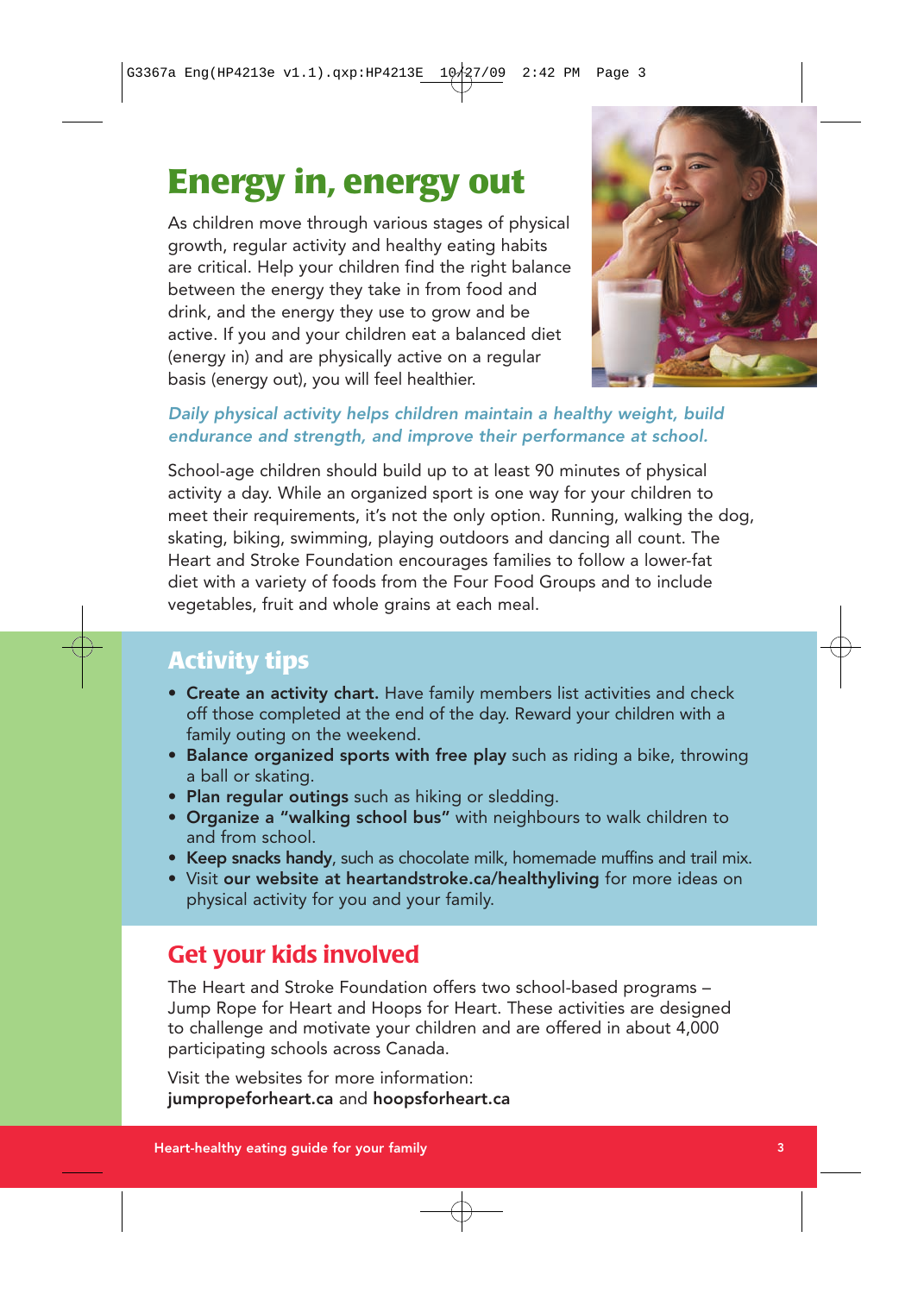## **Feeding your children the heart-healthy way**

Feeding your children (and let alone yourself) nutritious food can be challenging. But if you follow Canada's Food Guide, your children will get the nutrients that they need for healthy growth and development. The Food Guide now includes appropriate portion sizes and the number of servings you and your children should eat from each of the Four Food Groups, based on age and gender. Refer to the chart below.

### Recommended number of Food Guide servings per day

|                                 | Children       |                | <b>Teens</b> |                | Adults       |         |          |                |       |
|---------------------------------|----------------|----------------|--------------|----------------|--------------|---------|----------|----------------|-------|
| Age in Years                    | $2 - 3$        | $4 - 8$        | $9 - 13$     | 14-18          |              | 19-50   |          | $51+$          |       |
| Sex                             |                | Girls and Boys |              | <b>Females</b> | <b>Males</b> | Females |          | Males Females  | Males |
| Vegetables<br>and Fruit         | 4              | 5              | 6            | 7              | 8            | $7 - 8$ | $8 - 10$ | 7              |       |
| Grain<br>Products               | 3              | 4              | 6            | 6              | 7            | $6 - 7$ | 8        | 6              |       |
| Milk and<br>Alternatives        | $\overline{2}$ | 2              | $3 - 4$      | $3 - 4$        | $3 - 4$      | 2       | 2        | 3              | 3     |
| Meat and<br><b>Alternatives</b> | 1              | 1              | $1 - 2$      | $\overline{2}$ | 3            | 2       | 3        | $\overline{2}$ | 3     |

The Food Guide also recommends including a small amount (30 to 45 mL or about 2 to 3 tablespoons) of unsaturated fat each day.

To find out more about Canada's Food Guide visit heartandstroke.ca/healthyliving

To help determine a serving size, use an adult hand as a guide. Here's how:

- 1/2 to 1 palm of your hand = serving of chicken, fish or beef (50 g to 100 g)
- 2 thumbs = serving of hard cheese  $(50 q)$
- fist = serving of salad  $(1 \text{ cup}/250 \text{ mL})$
- thumb tip = serving of non-hydrogenated margarine (1 tsp/5 mL)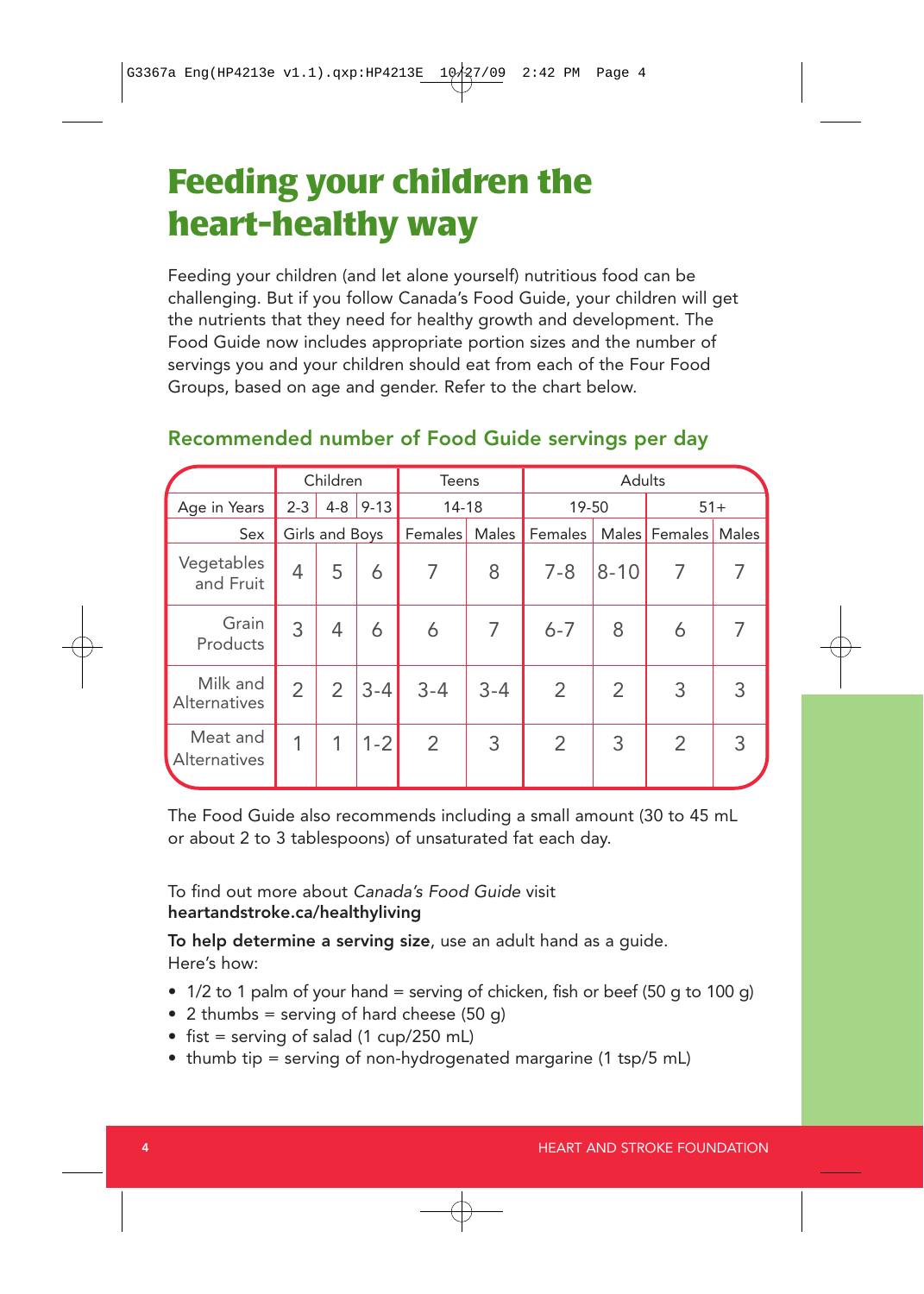# **Weekly meal planning – the first step to nutritious meals every day**

Meal planning is one of the most important steps on the road to enjoying nutritious food.

Just think of how stressful lastminute meals are when you haven't planned ahead. The Foundation suggests that you plan your meals for the week to save time and help you meet your family's nutritional needs.



## **Meal planning tips**

- Keep a shopping list in the kitchen and update it regularly.
- Set aside a specific time each week when you can write down your week's meal plan. Plan your meals and snacks around the Four Food Groups and make sure to include enough food to meet everyone's nutritional needs.
- Plan for quick, heart-healthy meals for those nights when there are after-school or evening activities.
- Encourage teenagers to make one meal a week. They are more likely to eat what they have helped to prepare. Suggest ideas such as soups, sandwiches, simple casseroles or pizzas made with flat breads (pita, tortilla) and their favourite toppings.
- Consider planning 2 to 3 weeks of menus that you can repeat.
- Make an extra batch of your favourite soup or pasta for the freezer so you can defrost, heat and serve.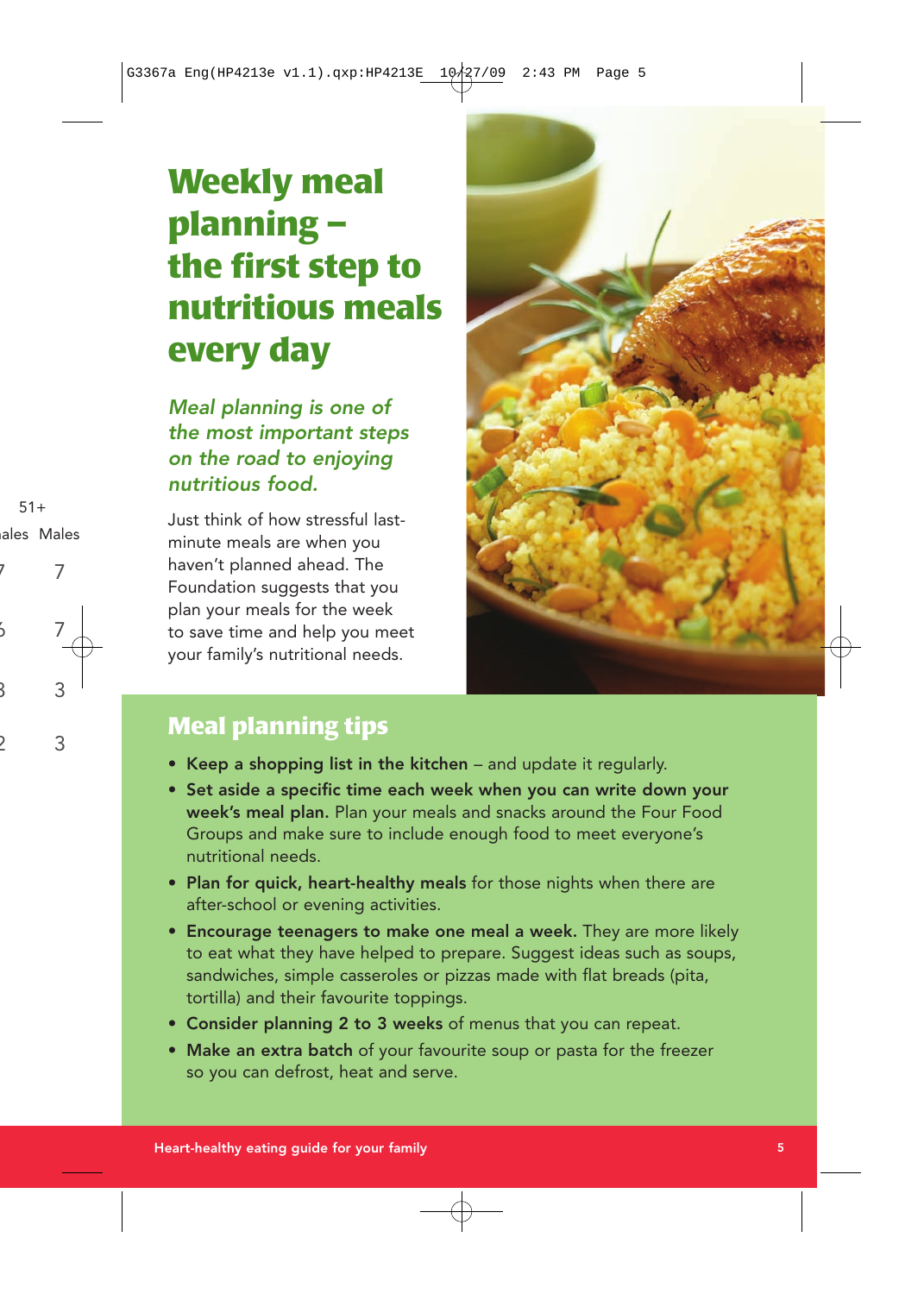# **Make meals a family affair**

Your children can learn a lot by being involved in preparing meals and snacks. When they contribute, children feel special and can learn healthy habits for life. It's a perfect time to talk about the Four Food Groups, healthy options and portion sizes.



## Breakfast tips

- Serve a balanced breakfast to help control your children's appetite for the day and boost their blood sugar level so they can be active and attentive at school. People who eat breakfast tend to have a healthier weight. Be a good role model – eat breakfast, too.
- Limit foods that are high in fat and calories, such as doughnuts and sausages.
- Dedicate a shelf in the cupboard and refrigerator for nutritious options such as cold whole-grain cereals, nuts, yogurts, 100% fruit juices that children can reach.

Make a breakfast by choosing one option from these three Food Groups:

Grain: slice of whole-wheat toast or whole-grain cereal Meat and alternatives: egg or peanut butter Fruit: a banana or orange



## Lunch tips

- Pack a lunch. Meals made at home tend to be healthier than pre-packaged options.
- Keep portions small and easy for younger children to eat.
- Use a thermos for leftover pasta or soup.
- Add a dip for sliced vegetables and fruit.
- Vary the outside layer of your children's favourite sandwich by using pita, bagels, tortilla wraps, wholewheat bread, naan, bannock bread or rolls.
- Bake a batch of muffins or oatmeal cookies for a treat.
- Pack some water or 100% fruit juice.
- Inquire about a school milk program.

Make a lunch by choosing one option from these Four Food Groups:

Grain: pita bread, naan, tortilla, or half bagel Meat and alternatives: tuna, salmon or beans Vegetable: salad or sliced red pepper Milk and alternatives: glass of milk or soy beverage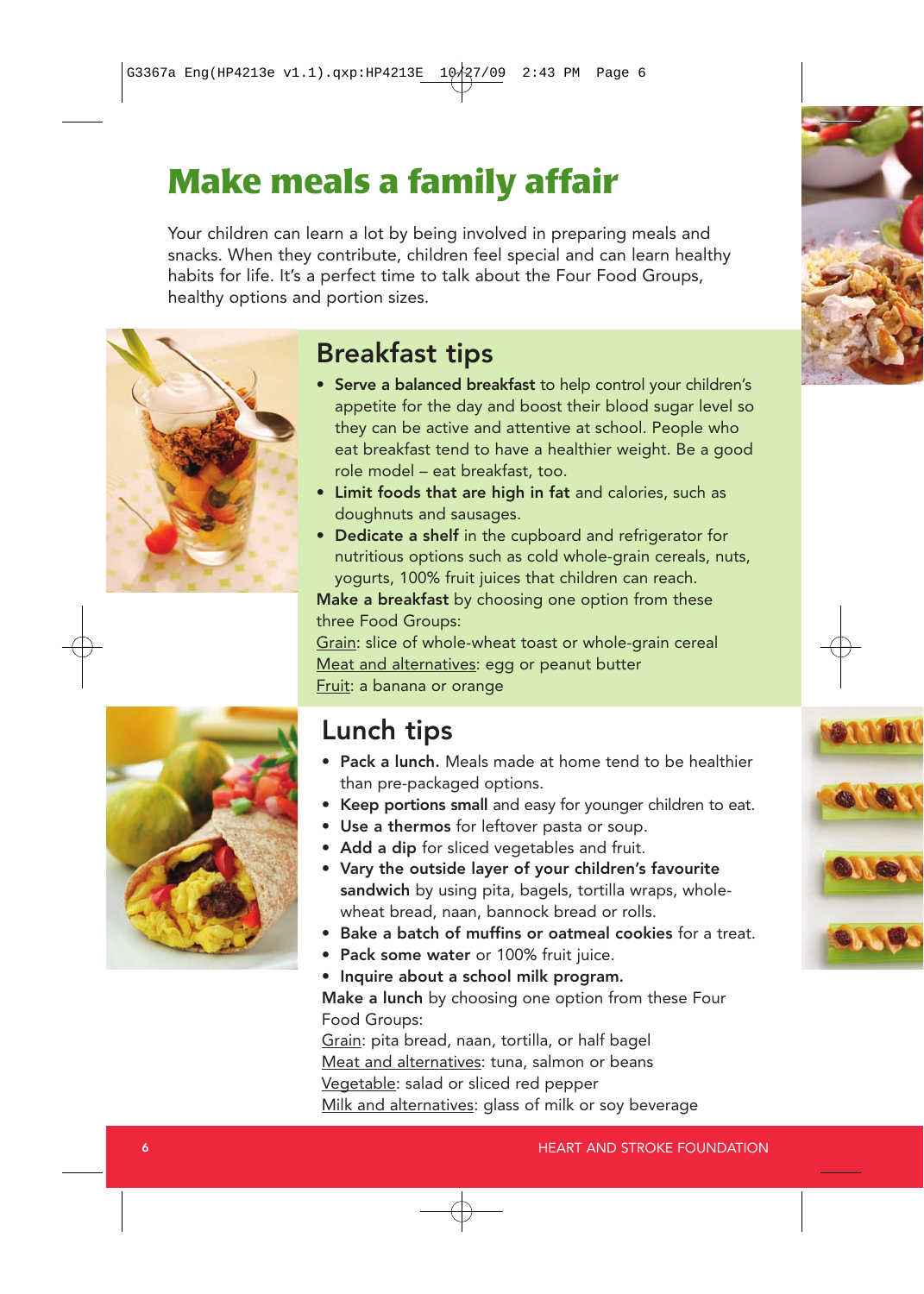

## Dinner tips

- Cook extras. Leftover meats can be used for a delicious fajita meal or mixed with vegetables for stir-fry.
- Stock up. Bagged salad, pre-cut or frozen vegetables, frozen whole-grain pizza crust, pasta and pasta sauces can help you make a meal in minutes.
- Use a slow cooker or crock-pot to help make meals without much fuss.
- Plan meals in advance. This will avoid the need for convenience and fast foods on busy evenings.
- Try simple and nutritious meal ideas. Scrambled eggs and a salad or grilled chicken and vegetable sticks can make great quick dinners.
- Choose foods from all Four Food Groups. To watch your families portion sizes, fill at least half your plate with vegetables and fruit, one quarter of your plate with whole grains and one quarter with meats and alternatives.

Make a dinner by choosing one option from the Four Food Groups:

Grain: brown rice or whole-wheat pasta Meat and alternatives: chicken breast or fish fillet Vegetables: broccoli or bok choy Milk and alternatives: yogurt drink or glass of milk



## Snack tips

- Have healthy snacks available such as sliced vegetables and fruit, whole-wheat crackers and breads and lower-fat cheese.
- Make your own trail mix from the bulk food section. Include nuts, seeds and whole-grain cereals.
- Keep 100% fruit juice on hand. Children can make their own freezer fruit juice pops for a healthy treat.

Make a snack by choosing one option from these two Food Groups:

Grain: one serving of baked tortilla chips or trans-fat free crackers

Vegetables: carrot sticks or celery and salsa

Visit www.hc-sc.gc.ca for a copy of Canada's Food Guide. Visit heartandstroke.ca for more heart-healthy kid-friendly recipes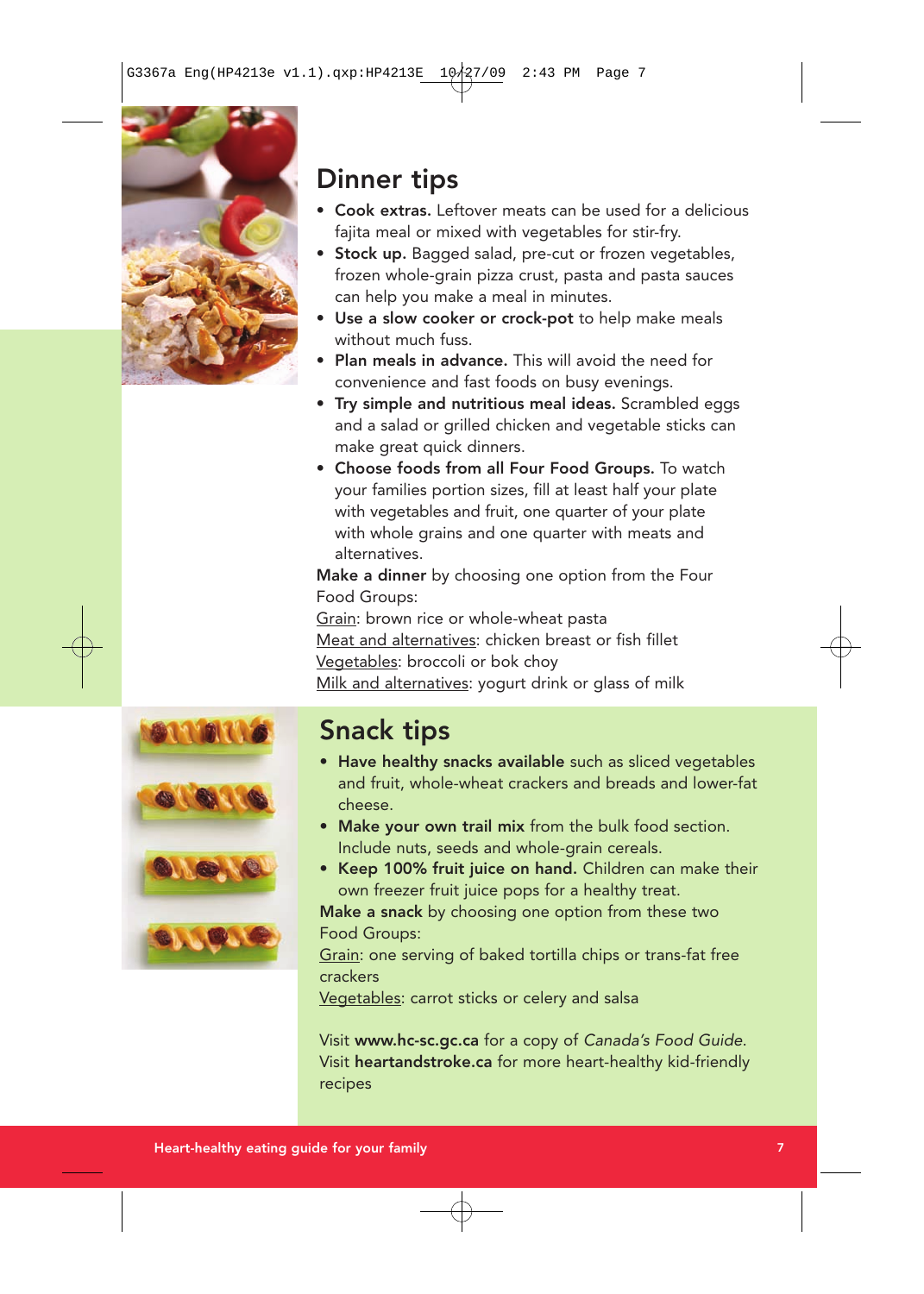# **Play the mix-and-match game**

Your children can help decide what they want to eat from this chart by mixing and matching options from the Four Food Groups. Breakfast should include three groups; lunch, four; and dinner, four.

| <b>Food</b><br><b>Groups</b><br><b>Meals</b>     | <b>Vegetables</b><br>and Fruit<br>Look for orange<br>and dark green<br>vegetables<br>and fruit | <b>Grain</b><br><b>Products</b><br>Look for<br>100% whole<br>grain | <b>Milk and</b><br><b>Alternatives</b><br>Look for<br>lower-fat milk<br>or yogurt<br>(2% M.F. or less) | <b>Meat and</b><br><b>Alternatives</b><br>Look for<br>lean meats<br>(10% fat or less) unsaturated oils | <b>Oils</b><br>and Fats<br>Aim for small<br>amounts of<br>or soft margarine |  |
|--------------------------------------------------|------------------------------------------------------------------------------------------------|--------------------------------------------------------------------|--------------------------------------------------------------------------------------------------------|--------------------------------------------------------------------------------------------------------|-----------------------------------------------------------------------------|--|
|                                                  | fresh fruit<br>such as<br>orange,<br>banana                                                    | cereal<br>bread                                                    | cheese<br>(20% M.F. or<br>less)                                                                        | egg<br>peanut or<br>nut butter                                                                         |                                                                             |  |
| <b>Breakfast</b><br>Choose<br>3-4 Food<br>Groups | frozen fruit<br>such as<br>blueberries                                                         | pancakes                                                           | $m$ ilk $-$<br>skim, 1%,<br>2%                                                                         | tuna<br>salmon,<br>sardines                                                                            | non-<br>hydrogenated<br>soft<br>margarine                                   |  |
|                                                  | 100% fruit<br>juice<br>dried fruit<br>such as<br>raisins                                       | English<br>muffin,<br>crumpet or<br>bagel                          | cottage<br>cheese                                                                                      | lower-fat<br>sliced meat<br>(chicken,<br>turkey, ham)                                                  |                                                                             |  |
|                                                  | vegetables<br>such as baby<br>carrots,<br>broccoli, red<br>pepper,<br>tomatoes                 | pita<br>bread<br>tortilla                                          | fortified soy<br>beverage -                                                                            | chili<br>baked beans                                                                                   |                                                                             |  |
| Lunch<br>Choose<br>4 Food<br>Groups              | fresh fruit<br>such as kiwi,<br>apple,<br>grapes,<br>melon                                     | bagel or bun<br>naan bread                                         | plain or<br>flavoured                                                                                  | tofu                                                                                                   | salad<br>dressing<br>as a dip                                               |  |
|                                                  | dried fruit                                                                                    | rolls                                                              |                                                                                                        | lentil soup                                                                                            |                                                                             |  |
|                                                  | salad<br>applesauce                                                                            | pasta                                                              | yogurt -<br>container,<br>tube or drink                                                                | hummus                                                                                                 |                                                                             |  |
|                                                  | fruit cup                                                                                      | rice                                                               |                                                                                                        | almonds.                                                                                               | soybean,<br>canola,                                                         |  |
|                                                  | 100%<br>fruit juice                                                                            | crackers                                                           |                                                                                                        | walnuts                                                                                                | olive oils                                                                  |  |
|                                                  | vegetable<br>cocktail                                                                          | muffins                                                            |                                                                                                        |                                                                                                        |                                                                             |  |
|                                                  |                                                                                                |                                                                    |                                                                                                        |                                                                                                        |                                                                             |  |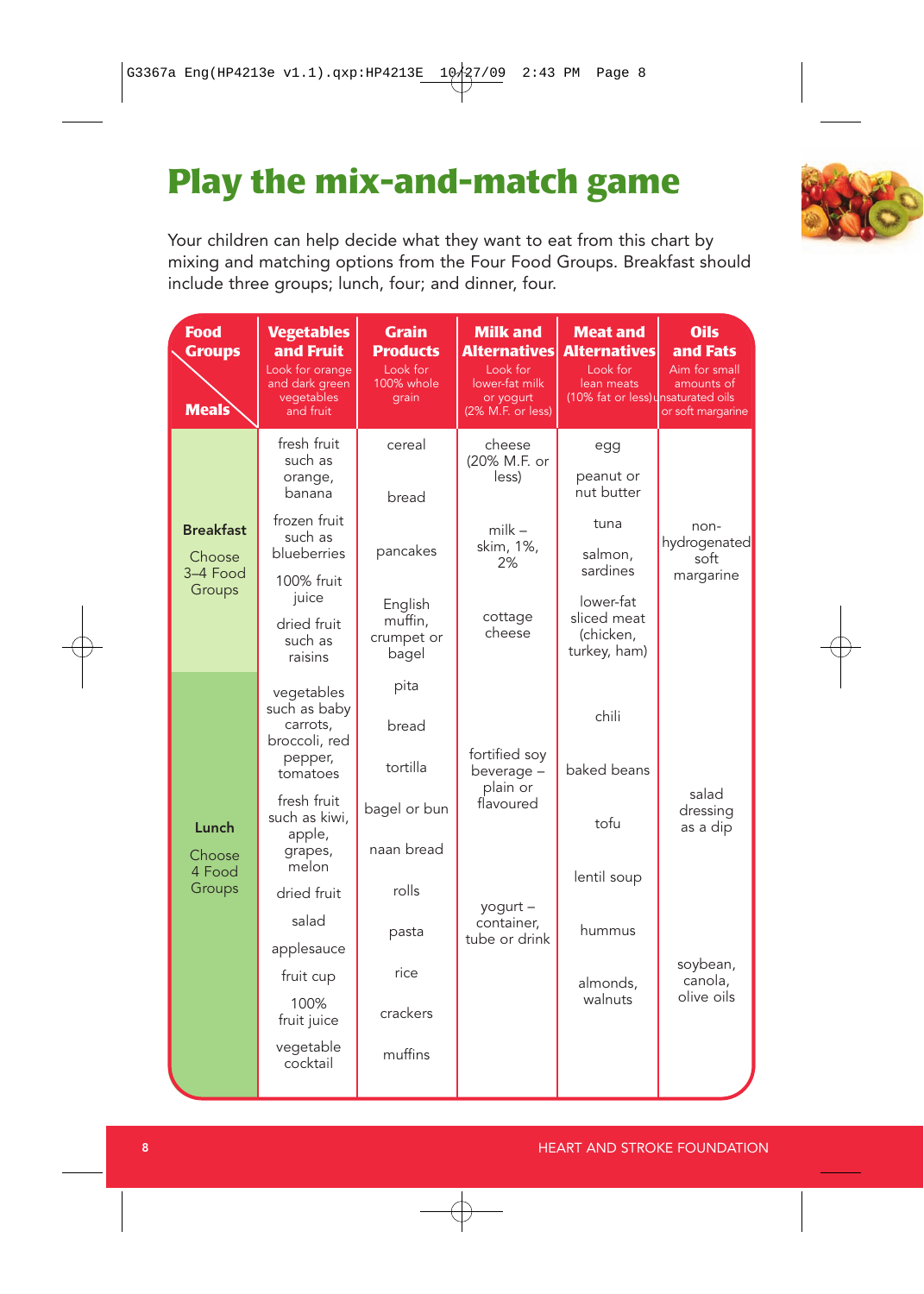

| <b>Food</b><br><b>Groups</b><br><b>Meals</b> | <b>Vegetables</b><br>and Fruit<br>Look for orange<br>and dark green<br>vegetables<br>and fruit | <b>Grain</b><br><b>Products</b><br>Look for<br>100% whole<br>grain | <b>Milk and</b><br>Alternatives<br>Look for<br>lower-fat milk<br>or yogurt<br>(2% M.F. or less) | <b>Meat and</b><br><b>Alternatives</b><br>Look for<br>lean meats<br>(10% fat or less) unsaturated oils | <b>Oils</b><br>and Fats<br>Aim for small<br>amounts of<br>or soft margarine |  |
|----------------------------------------------|------------------------------------------------------------------------------------------------|--------------------------------------------------------------------|-------------------------------------------------------------------------------------------------|--------------------------------------------------------------------------------------------------------|-----------------------------------------------------------------------------|--|
|                                              | 100% fruit<br>juice pops                                                                       | crackers                                                           | yogurt<br>container,<br>tube or drink                                                           | almonds,<br>walnuts                                                                                    | soybean,<br>canola, olive                                                   |  |
| <b>Snacks</b><br>Choose                      | cut-up<br>vegetables                                                                           | pita                                                               | $m$ ilk –<br>skim, 1%,                                                                          | hummus                                                                                                 |                                                                             |  |
| 2 Food<br>Groups                             | fresh fruit                                                                                    | bread sticks                                                       | 2%                                                                                              |                                                                                                        | oils                                                                        |  |
|                                              | dried fruit<br>and dried<br>fruit snacks                                                       | cereal                                                             | cheese<br>(20% M.F.<br>or less)                                                                 | dry roasted<br>soy beans,<br>almonds                                                                   |                                                                             |  |
|                                              | jarred pasta<br>sauce                                                                          | rice – brown<br>or wild                                            |                                                                                                 | meats; beef,                                                                                           |                                                                             |  |
| <b>Dinner</b><br>Choose<br>4 Food<br>Groups  | vegetables<br>such as<br>sweet potato,<br>romaine<br>lettuce,                                  | pasta                                                              | fortified soy<br>beverage -<br>plain or<br>flavoured                                            | veal, wild<br>qame<br>poultry;<br>chicken,                                                             | salad<br>dressing as<br>a dip                                               |  |
|                                              | baked potato,<br>bok choy,<br>broccoli                                                         | tortilla                                                           |                                                                                                 | turkey<br>fish; salmon,                                                                                |                                                                             |  |
|                                              | dark green-<br>leafy lettuces,<br>wild plants                                                  | naan bread                                                         | ricotta<br>cheese,                                                                              | sardines, cod,<br>halibut,<br>flounder                                                                 |                                                                             |  |
|                                              | fresh fruit<br>such as<br>mango,<br>papaya,<br>pears, plums                                    | bannock<br>bread                                                   | cottage<br>cheese                                                                               | beans -<br>canned or<br>dried such as<br>chickpeas,<br>kidney beans                                    | non-<br>hydrogenated<br>soft<br>margarine                                   |  |
|                                              | frozen<br>vegetables                                                                           | frozen pizza<br>crust                                              |                                                                                                 | eggs                                                                                                   |                                                                             |  |
|                                              | 100% fruit<br>juice                                                                            |                                                                    |                                                                                                 | tofu, tempeh                                                                                           |                                                                             |  |
|                                              | vegetable<br>cocktails                                                                         | rice noodles                                                       |                                                                                                 | lentils                                                                                                |                                                                             |  |

Make sure you drink plenty of water each day.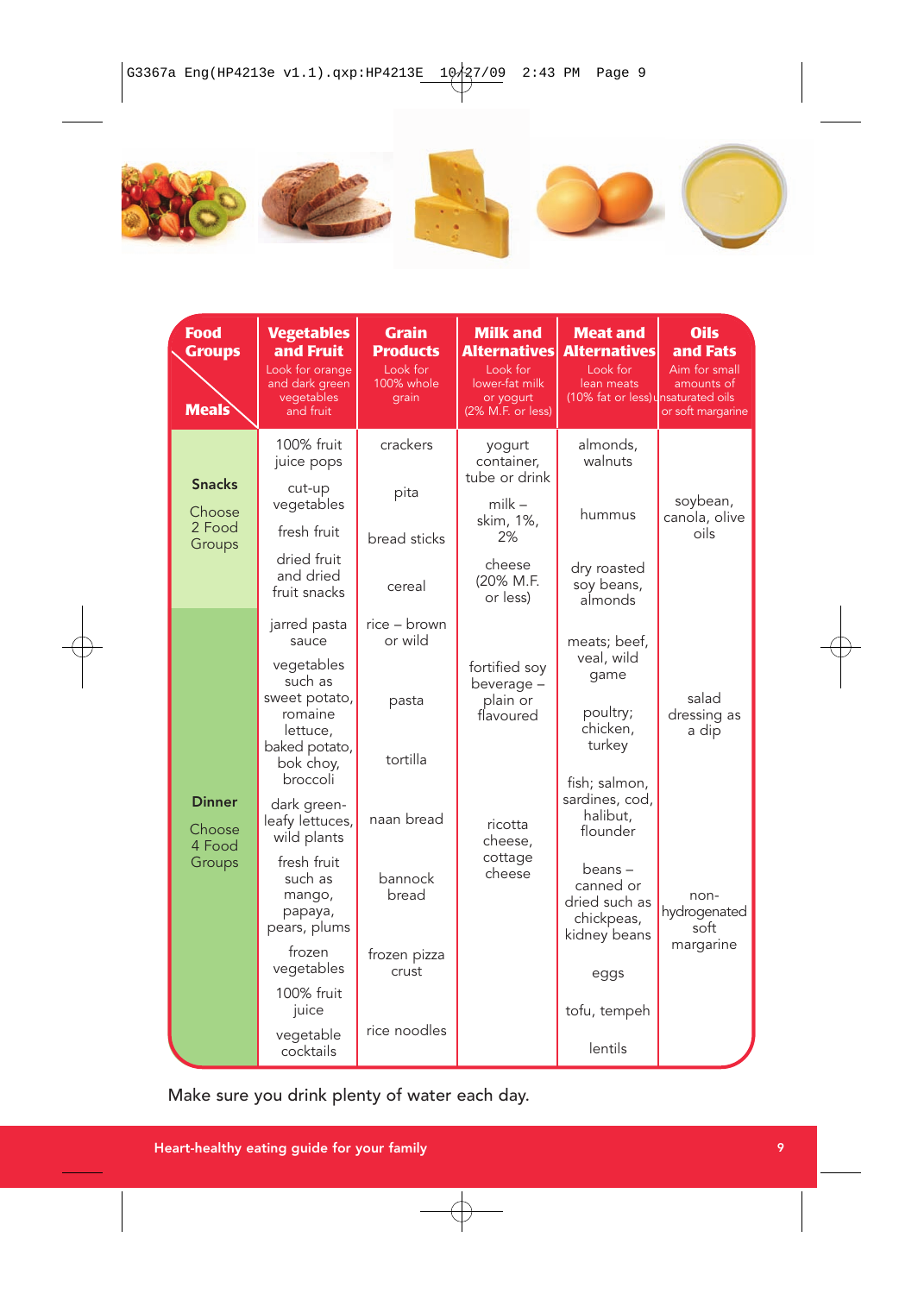

## **Navigating the grocery store**

Have you noticed the growing amount of nutrition information on food packages in your grocery store? With thousands of products to choose from, finding healthy foods may seem like a challenge.

Here are a few things you can do to make your next trip a little easier.

### **Shopping tips for healthy food**

- Have a meal plan with a shopping list. This will help you avoid impulse decisions and high-fat, high-salt temptations.
- Look for the Heart and Stroke Foundation's Health Check™ symbol on food packages. It's a quick way to let you know a product is a healthy choice. Each product has been checked for the level of fat, sodium, fibre or other important nutrients by Foundation dietitians.
- Don't go shopping when you're hungry. You'll be tempted to buy more than you need.
- Mentally divide up your cart, filling the largest part with vegetables and fruit and whole grains, and the smaller section with lower-fat dairy products and lean meat and meat alternatives such as beans and fish.
- Shop the outer aisles first where you'll find produce, bread, meat and dairy products.
- Look for time savers such as bagged salads, ready-to-eat dips and bagged baby carrots.
- Read the Nutrition Facts Table on food packages. Choose products lower in saturated and trans fats and lower in total fat and sodium. Aim for products higher in fibre (4 grams or more) and important nutrients such as calcium and iron.
- Stock up on these healthy staples: lower-fat dairy products (skim, 1% or 2% milk or yogurt and part skim cheeses), whole-grain cereals and breads, whole-wheat pasta and brown rice, fresh or frozen vegetables and fruit, leaner meats and alternatives.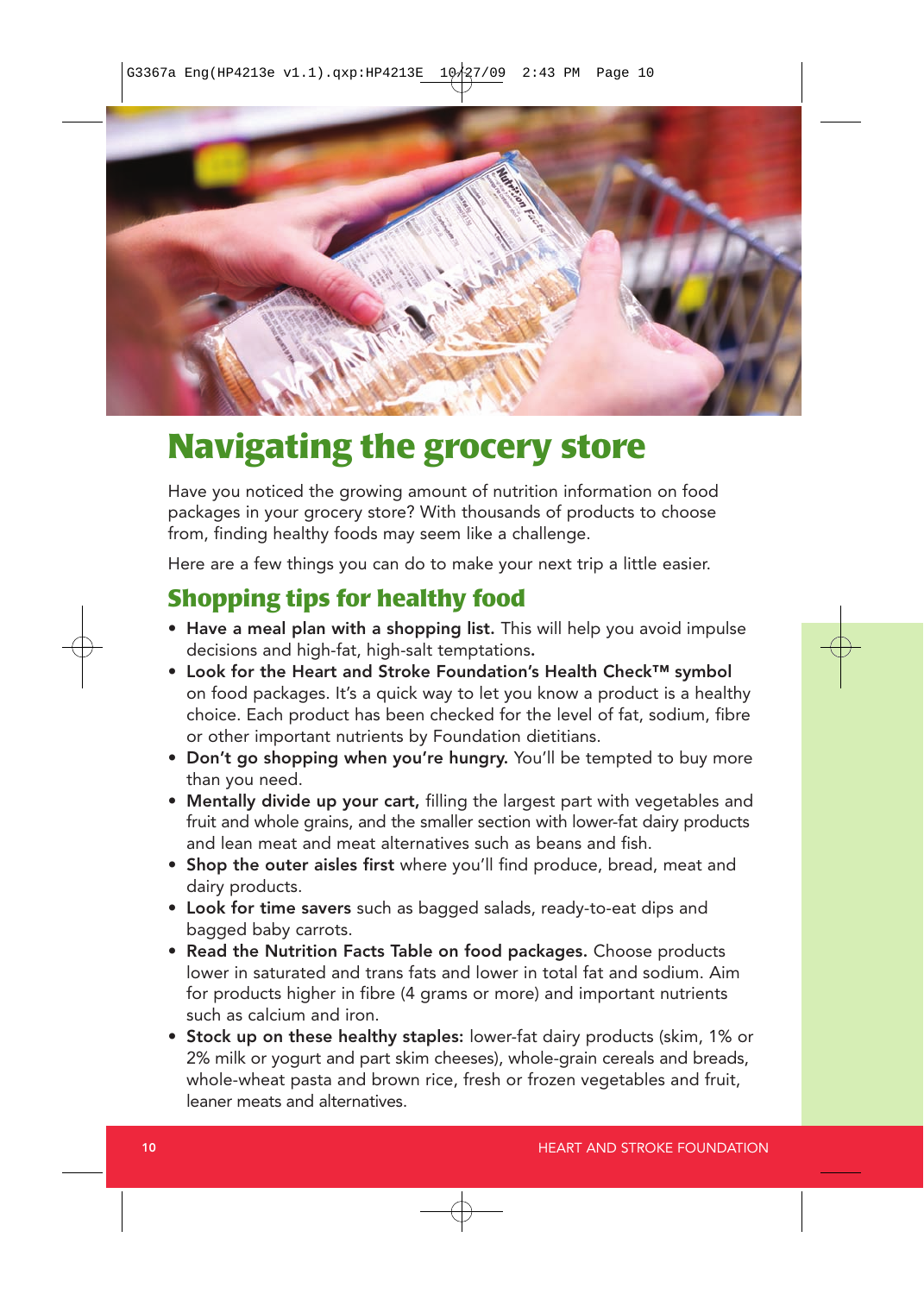# **Judge a food by its label**

The ingredient list and the Nutrition Facts Table on a food package can help you make healthy food choices. They help you determine what ingredients are used most and what nutrients the product provides. A quick way to find a healthy choice is to look for the Health Check™ symbol.

Foods with the Health Check™ symbol have been reviewed by Heart and Stroke Foundation dietitians and are part of a healthy diet based on Canada's Food Guide.



Food manufacturers are required to put certain information about their product on the label. The nutrition label gives you a "snapshot" of the food's nutritional value. It helps you compare similar products and make informed choices about the foods you buy.

### Getting information from the package can be easy. Here are a few nutrition labelling tips:

- The ingredient list starts with the ingredient used most in the product.
- The Nutrition Facts table (see example) tells you how many calories and nutrients there are based on the product's serving size.
- When you compare products, make sure the serving sizes are similar.
- If you eat 2 times the serving size, you will get double the listed calories and nutrients.
- Look for a higher (25% or more) % Daily Value for nutrients such as fibre, vitamin A and C, calcium and iron.
- Look for a lower (10% or less) % Daily Value for fat, saturated and trans fat, cholesterol and sodium.
- Limit the amount of saturated and trans fat you consume.
- When you compare products, look for foods with the lower % Daily Value of fat.
- Choose foods with 2 grams or more of fibre per serving. Diets high in fibre can lower your risk of heart disease.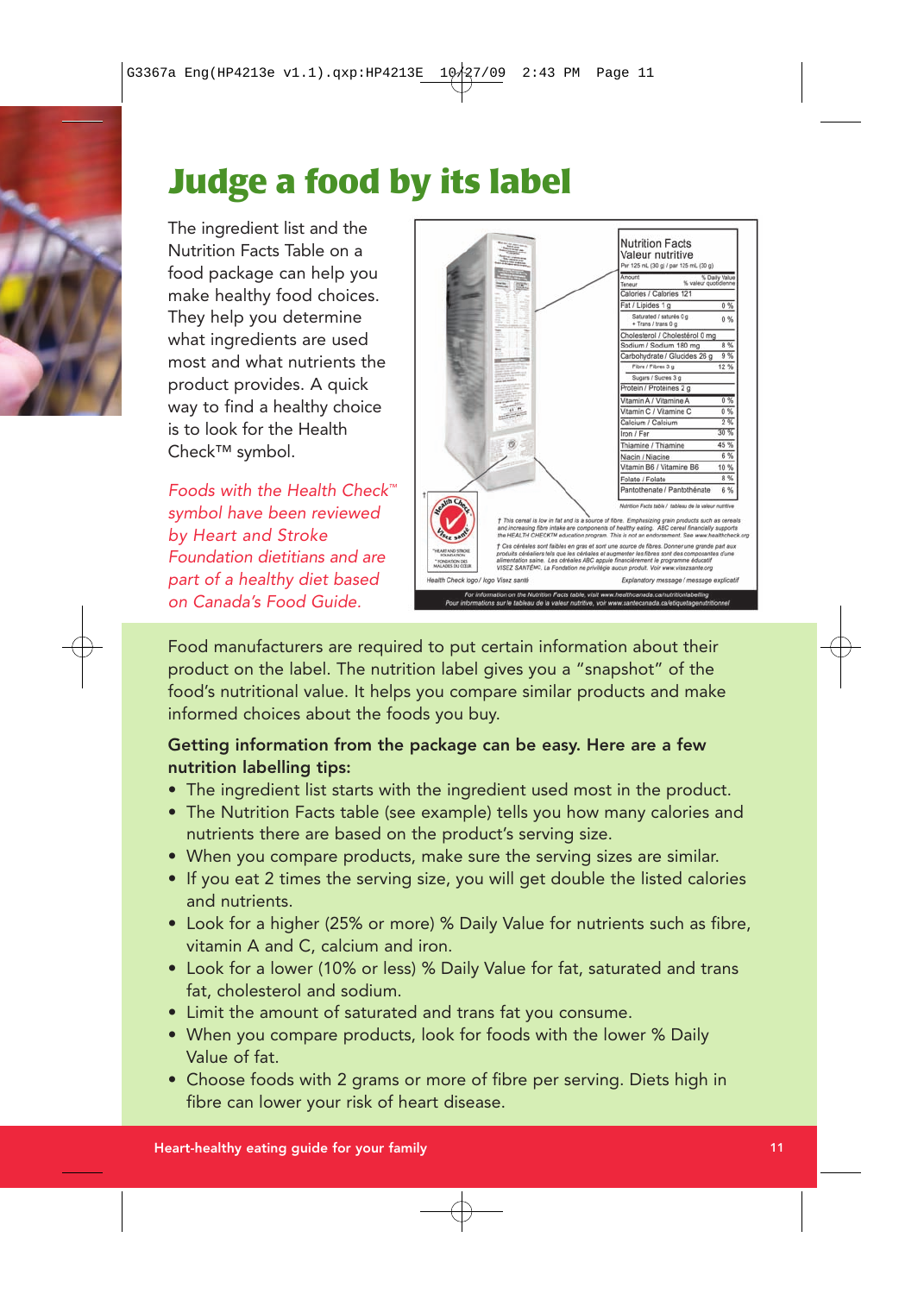## **Simple solutions to everyday challenges**

### "I don't have time to cook."

- Do some food preparation ahead of time. Slice onions, dice peppers, cook noodles and marinate meat so that they're ready to use.
- Take short cuts. Use pre-cut vegetables, bagged salads, pre-sliced meat and pre-grated cheese.
- Make double batches of your favourite recipes on weekends (or when you have some extra time) and freeze them. Simply defrost, heat and serve for an instant supper during the busy week.
- Use multi-purpose dishes that are safe in the microwave, oven, fridge and dishwasher. The fewer dishes you have to wash, the more time you'll have for other things.
- Plan your meals for the next few days. Look for one-pot recipes or recipes with a short list of ingredients.
- Turn tonight's leftovers into tomorrow's supper. Extra rice, noodles, veggies and meat can be used in a soup, salad, stir-fry or sandwich.
- Post the menus and recipes on the fridge so that whoever gets home first can start cooking. Younger children can help set the table and wash simple ingredients. Older kids and teens can help with the peeling and cutting.

## "How can I get my picky child to eat?"

- Respect your child's changing appetite. He or she may eat a lot today and very little tomorrow. Children have internal cues that tell them when they are full, so don't force your child to eat.
- Try to cook one meal for the whole family that includes a selection of nutritious foods.
- Make food fun to eat. Cut sandwiches into interesting shapes with cookie cutters. Serve foods with dips and sauces such as ketchup or plum sauce. Make mini pizzas and design a face with grated cheese, green pepper strips and pineapple tidbits.
- Offer healthy snacks every couple of hours.
- Be patient when your child only wants to eat the same thing again and again. It won't last forever.
- Keep your cool. It can take up to 10 tries before a child will accept a new food.
- Be a good role model by practising healthy eating habits.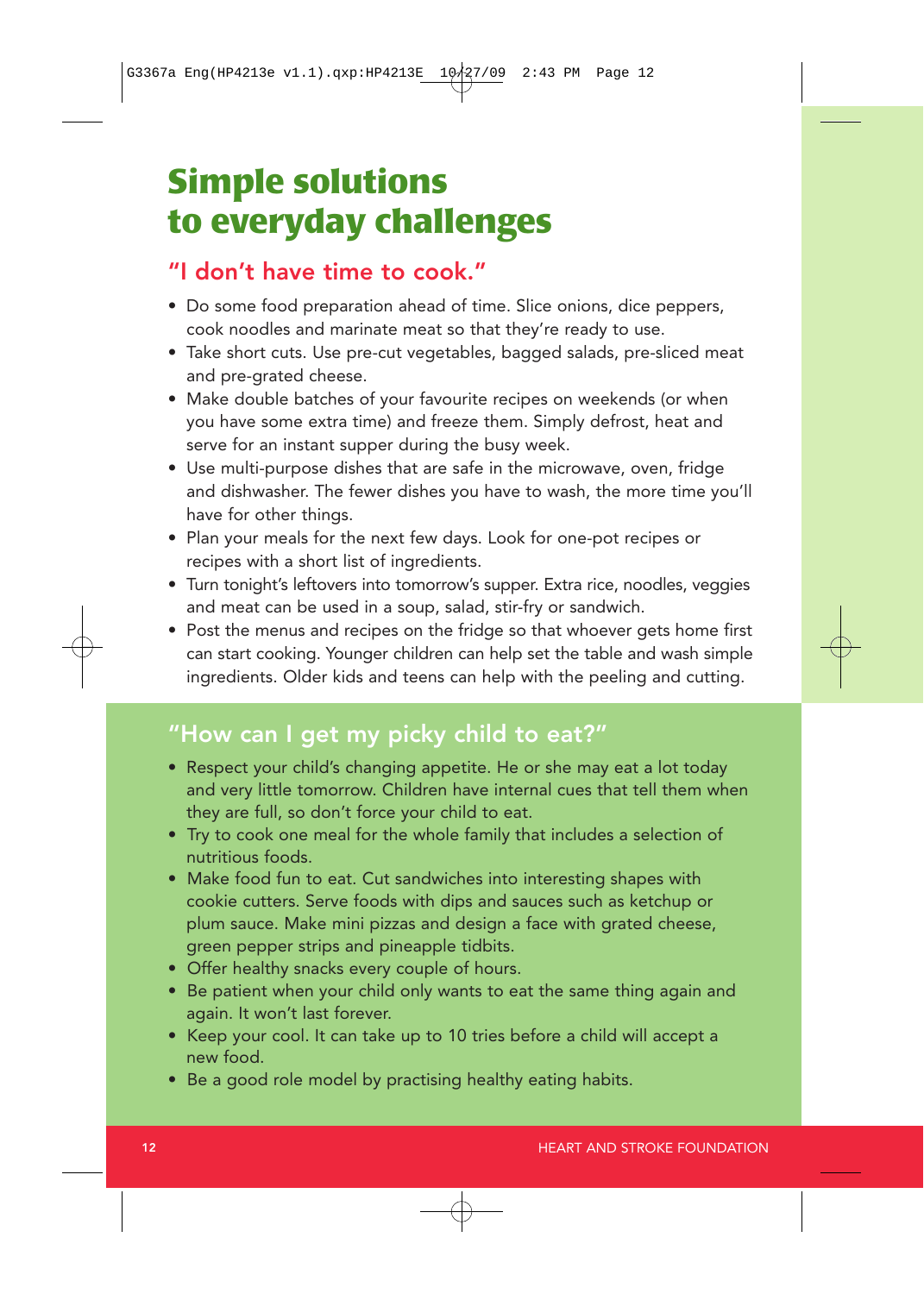### "With our busy family schedule, we don't have much time to enjoy a meal together."

- Plan supper around the day's schedule. Supper may usually be at 6 p.m., but on activity nights, your family may not eat until 7:30 p.m. On those nights, plan a simple meal such as a casserole that you cooked on the weekend, or a pasta meal using fresh ravioli (that takes about 4 minutes to cook in boiling water) and a jar of pasta sauce.
- Set menu themes to encourage everyone to be home for the meal. How about pizza on Friday nights or pancake breakfasts on Sundays?
- Have lots of nutritious snacks ready, especially for nights when dinner will be served later.
- Let each member of the family take turns choosing their favourite recipe for dinner.
- Cook stews, soups and casseroles in a crockpot. The food will stay heated and be ready to eat as different family members arrive home.
- Plan family picnics and outings where you can sit down and eat together. Take this opportunity to catch up on the day's events and news with the whole family.

If you would like more information to help you develop heart-healthy habits in your children, subscribe to our free He@lthline for Parents e-newsletter at heartandstroke.ca/subscribe. You will receive expert nutrition advice, get-active tips and kid-friendly recipes created by the Foundation's dietitians.

### **What the Heart and Stroke Foundation is doing for you**

Healthy eating plays a vital role in the prevention of heart disease and stroke. That's why the Heart and Stroke Foundation established Health Check™, a food information program that helps Canadians identify healthy choices in grocery stores and restaurants. Foods with the Health Check symbol have



been reviewed by Foundation dietitians and are part of a healthy diet. The Foundation also acted as a consultant on the latest edition of Canada's Food Guide and we are a partner in the 5 to 10 a Day campaign to promote daily consumption of vegetables and fruit. The Foundation helped determine guidelines for health claims on packaged food and co-chaired a national task force with Health Canada to remove unhealthy transfats from our food supply. These are just a few of the many ways the Foundation is working to help Canadians build and maintain healthy eating habits.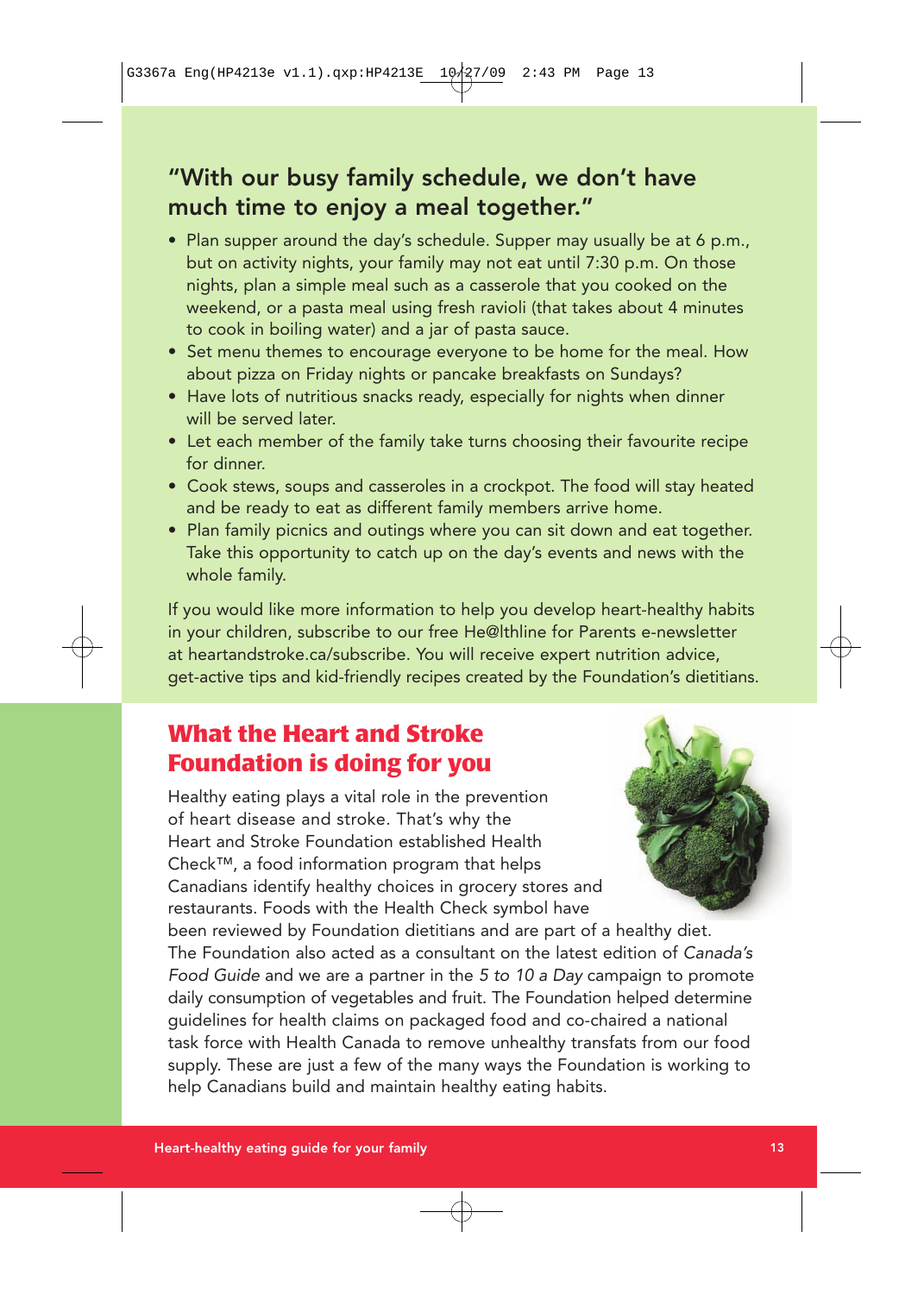# **Kid-friendly recipes**

For great family cooking and foods your kids will love, try these kid-friendly recipes from the Foundation's recipe section. For more fabulous recipe ideas, visit heartandstroke.ca/recipes.

### Bowtie pasta with chicken, veggie and tomato sauce

#### Makes 8 servings

This meal will provide energy for your active kids. Don't worry about them not liking the vegetables in this recipe. They won't know they are even there because they are diced and in the tomato sauce. Frozen veggies are great in sauces because they are quick to prepare and low in salt. This recipe has two portions of vegetables per serving.

#### Ingredients

- 4 cups (1 L) whole-wheat bow tie pasta
- 1 tsp (5 mL) olive oil
- 2 raw chicken breasts, diced
- 2 cups (500 mL) frozen mixed vegetables
- 2 cups (500 mL) pasta sauce
- 1 cup (250 mL) part skim mozzarella cheese, grated

#### Nutritional information per serving  $(1 - \dots / 250mL)$

| (T Cup/Z3UIIL)       |                 |
|----------------------|-----------------|
| Calories:            | 224             |
| Protein:             | 18 <sub>q</sub> |
| Fat:                 | 6 <sub>q</sub>  |
| Saturated fat:       | 3q              |
| Dietary cholesterol: | 0 <sub>mg</sub> |
| Carbohydrates:       | 27g             |
| Dietary fibre:       | 3 <sub>q</sub>  |
| Sodium:              | 325 mg          |
| Potassium:           | 443 mg          |
|                      |                 |

Developed by Nadine Day, RD. © Heart and Stroke Foundation.

#### **Directions**

- 1. Cook pasta according to the directions on the package.
- 2. Meanwhile, heat oil over medium heat. Add diced chicken and cook until no longer pink inside. About 5 minutes.
- 3. Add vegetables and cook 1 minute, until heated.
- 4. Add sauce and simmer 10 minutes.
- 5. Toss pasta with sauce and serve into bowls. Top with cheese.
- 6. Freeze the leftovers.

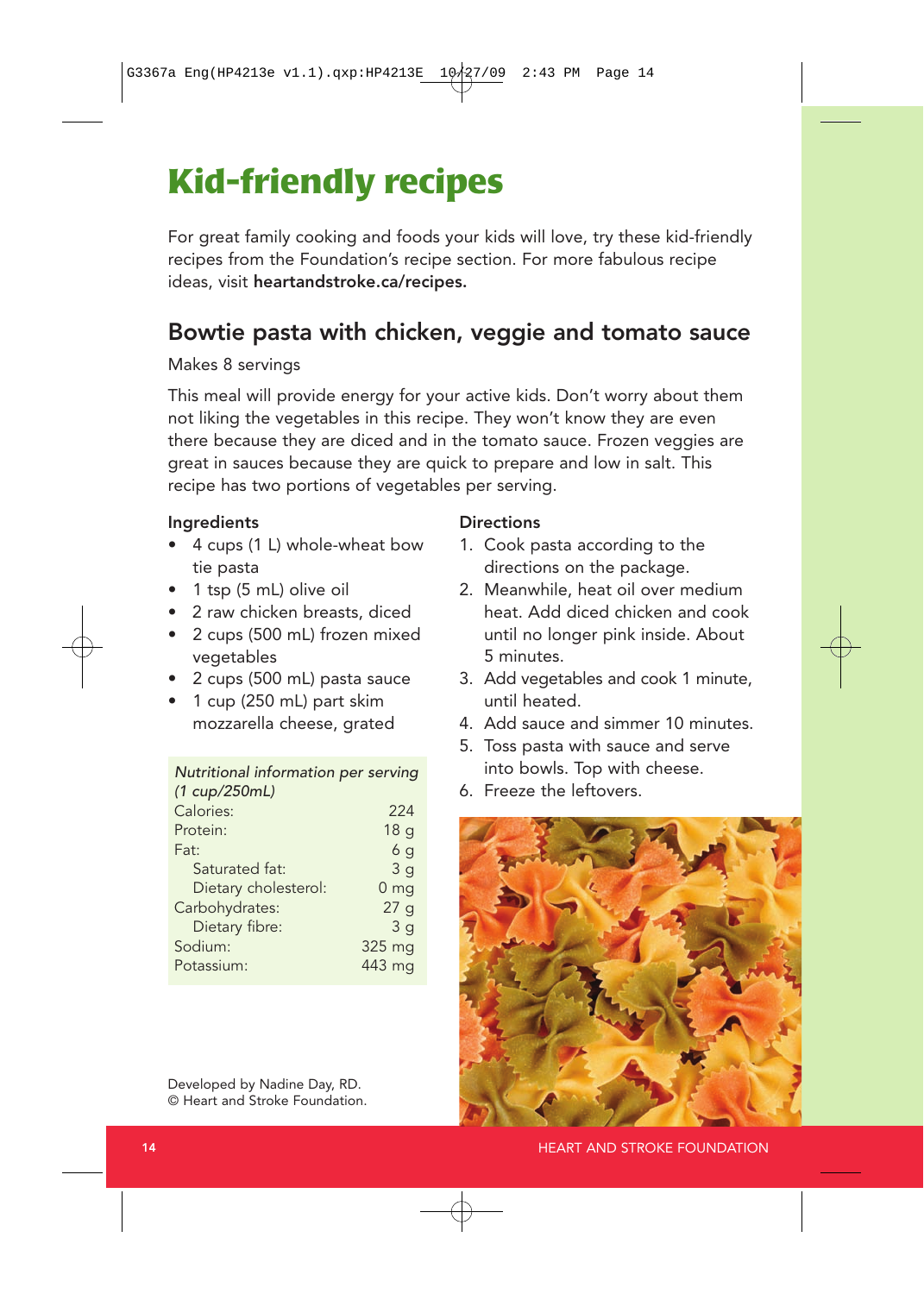### Mini zucchini chocolate chip muffins

Makes 24 mini muffins or 12 regular muffins

Kids love all things mini and these muffins are sure to please your kids because you'll be providing them with a serving of vegetables in a way that they can enjoy. You can peel the zucchini if you think your little ones won't like the green flecks.



#### Ingredients

- 1 cup (250 mL) quick oats
- 1 cup (250 mL) whole wheat flour
- 1 tbsp (15 mL) baking powder
- 1/2 tsp (2 mL) cinnamon
- 1/3 cup (75 mL) sugar
- 1 cup (250 mL) shredded zucchini, packed
- 2 tbsp (25 mL) canola oil
- 1 egg, lightly beaten
- 3/4 cup (175 mL) skim milk
- 1/2 cup (125 mL) chocolate chips

| Nutritional information per serving<br>(2 mini muffins or 1 regular muffin) |                |
|-----------------------------------------------------------------------------|----------------|
|                                                                             |                |
| Calories:                                                                   | 78             |
| Protein:                                                                    | 2 <sub>q</sub> |
| Fat:                                                                        | 3q             |
| Saturated fat:                                                              | 1 q            |
| Dietary cholesterol:                                                        | 8 mg           |
| Carbohydrates:                                                              | 12q            |
| Dietary fibre:                                                              | 1 a            |
| Sodium:                                                                     | 40 mg          |
| Potassium:                                                                  | 95 mg          |

### **Directions**

- 1. Preheat oven to 400º F (200º C). Line a mini muffin pan with muffin cups or spray with canola oil cooking spray.
- 2. In a large bowl stir together flour, baking powder, cinnamon, and sugar. Set aside.
- 3. In a medium bowl combine zucchini, canola oil, egg and milk.
- 4. Add wet ingredients to the dry ingredients and stir until just moist. Add in chocolate chips.
- 5. Spoon batter into the muffin tin and bake for 15 minutes.
- \* If making regular sized muffins increase cooking time to 20 minutes.

Recipe developed by Nadine Day, R.D. ©The Heart and Stroke Foundation.